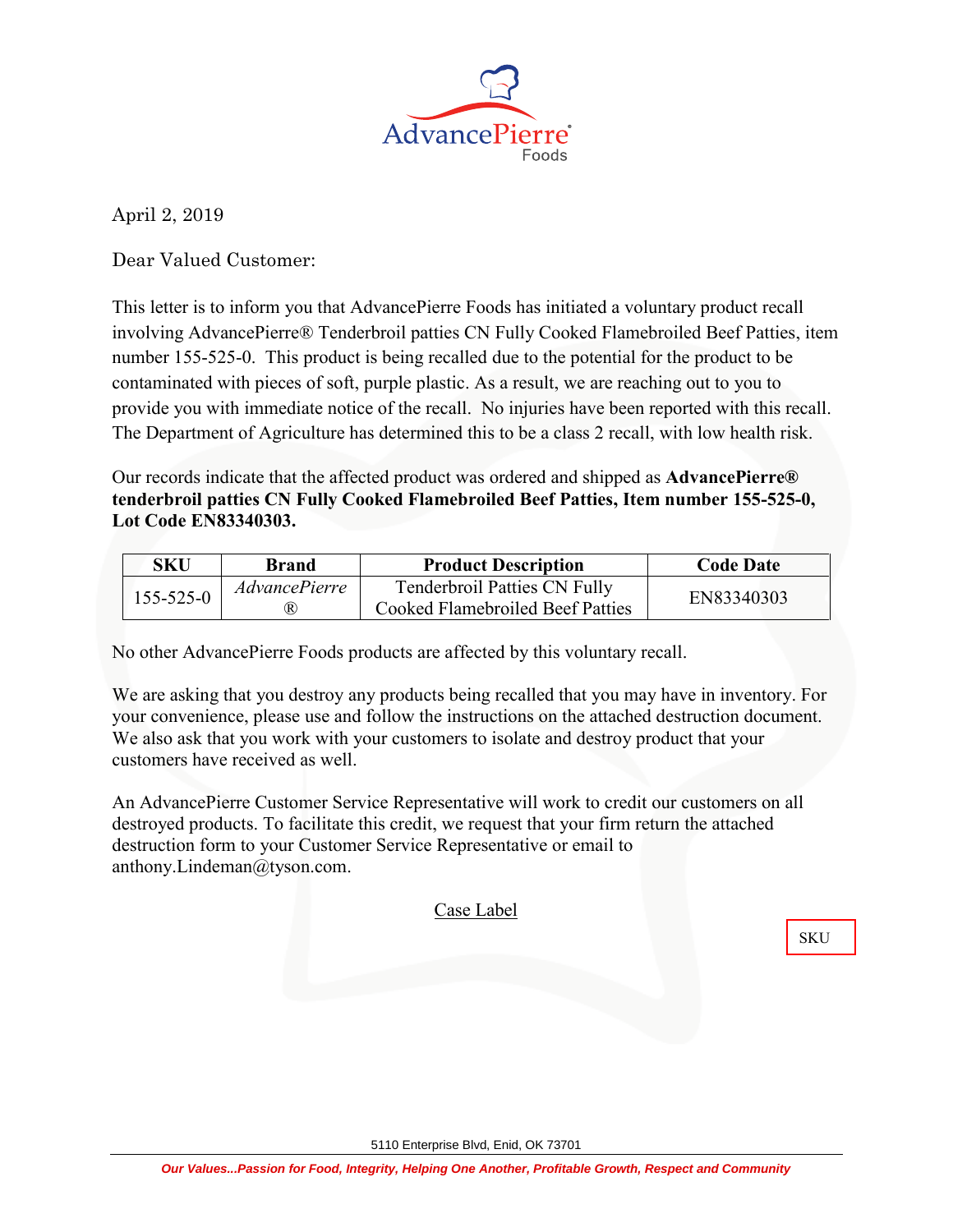



## **PRIVILEGED & CONFIDENTIAL** CUSTOMER PRODUCT SHIPMENT DISPOSITION TRACKER FORM

PLEASE USE THIS TRACKER TO ENSURE THAT THE WAREHOUSE INVENTORY WITH IDENTIFIED PRODUCTION CODES IS PUT ON HOLD AND SUBSEQUENTLY DESTROYED. THIS FORM IS ALSO TO BE FORWARDED TO ANY OF YOUR CUSTOMERS THAT YOU MAY HAVE SHIPPED THE PRODUCT TO. YOU AND YOUR CUSTOMERS MUST EACH COMPLETE A FORM. PLEASE FOLLOW THE DESTRUCTION PROCEDURES LISTED BELOW. PLEASE RETURN THIS FORM WITHIN 3 DAYS OF RECEIPT. IF YOU DID NOT RECEIVE THE PRODUCT DIRECTLY FROM ADVANCEPIERRE FOODS, INC., PLEASE INDICATE WHO YOU RECEIVED THE PRODUCT FROM IN THE COMMENTS SECTION BELOW. (**EMAIL COMPLETED FORM TO: Anthony.lindeman@tyson.com)**

CUSTOMER

CONTACT INFORMATION \_\_\_\_\_\_\_\_\_\_\_\_\_\_\_\_\_\_\_\_\_\_\_\_\_\_\_\_\_\_\_\_\_\_\_\_\_\_\_\_\_\_\_\_\_\_\_\_\_\_\_\_\_\_\_\_\_\_\_\_\_\_\_\_\_\_\_\_

ADDRESS PHONE

CITY EXERCITY STATE STATE  $\overline{C}$ 

| <b>PRODUCT</b>                         | SKU           | P.O. Number | Use By Date | # CASES IN       | # CASES          |
|----------------------------------------|---------------|-------------|-------------|------------------|------------------|
|                                        |               |             |             | <b>INVENTORY</b> | <b>DESTROYED</b> |
|                                        |               |             |             |                  |                  |
| AdvancePierre Tenderbroil Patties CN   | $155 - 525 -$ |             |             |                  |                  |
| Fully Cooked Flamebroiled Beef Patties |               |             |             |                  |                  |
|                                        |               |             |             |                  |                  |
|                                        |               |             |             |                  |                  |
|                                        |               |             |             |                  |                  |
|                                        |               |             |             |                  |                  |
|                                        |               |             |             |                  |                  |
|                                        |               |             |             |                  |                  |

DESTRUCTION SHALL BE SUCH THAT THE PRODUCT AND PACKAGING MATERIAL LOSE THEIR INTEGRITY AND THE PRODUCT IS RENDERED UNSALVAGEABLE. THIS PROCESS SHALL BE WITNESSED BY A SUPERVISOR OR MANAGERIAL EMPLOYEE.

5110 Enterprise Blvd, Enid, OK 73701